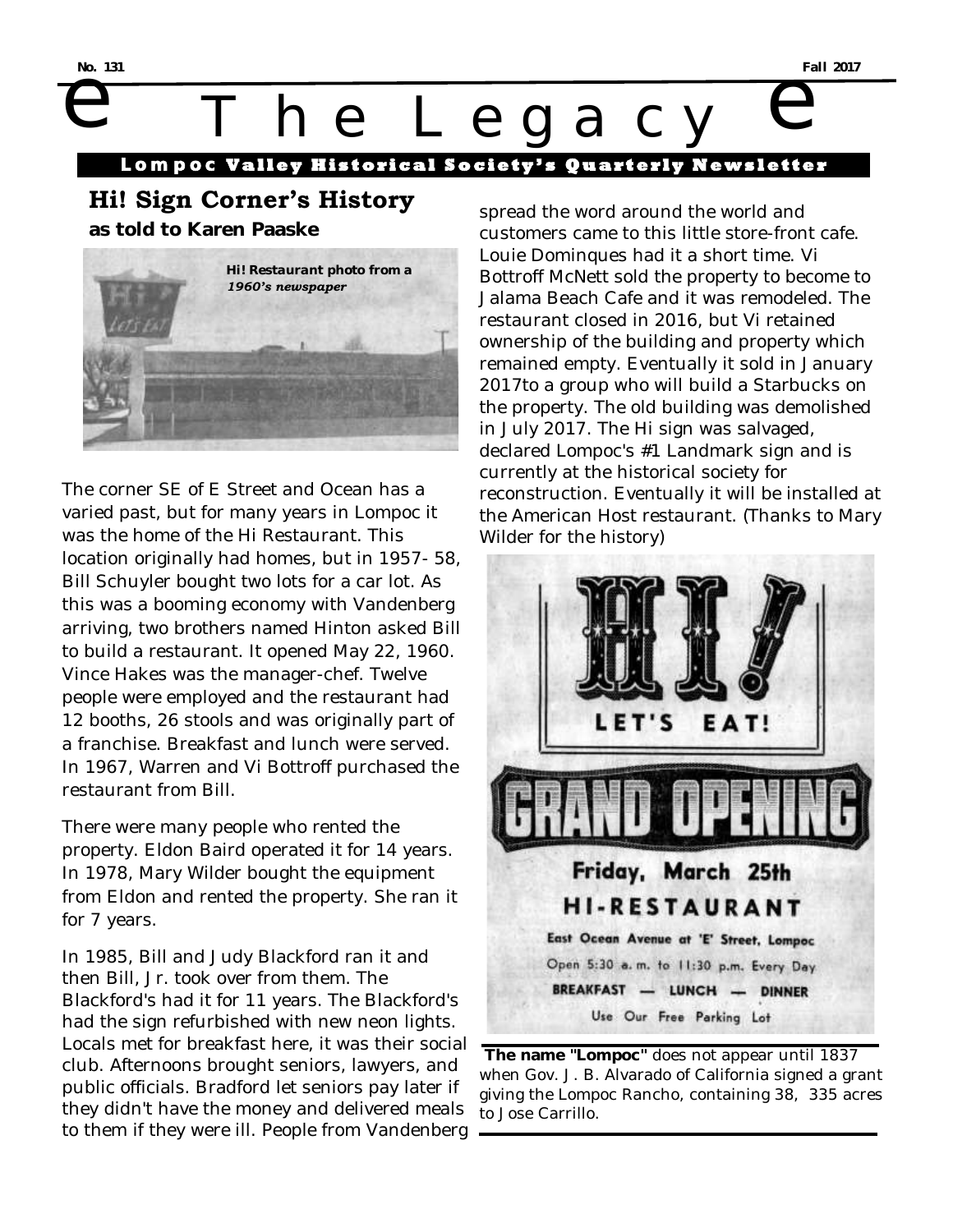# THE STORY OF A CURB By Donna Dimock

Fifty years or more can pass quickly but this is kind of a funny story. I was working at the Lompoc Record when a friend asked me if my husband had lived on "D" St? His folks had 5 acres on the corner of "D" and Airport where the little house still sits with the garage in the middle of the street, of course in 1959 it was in the country and all dirt roads where they were putting in a curb for the paved street. I told her he had lived there when he was growing up and she told me she was walking one day and saw his name etched on the curb. So we went over to look at it and sure enough there were the "Dimock kids" names; Larry, Pollywog (Michael) Richard and their sister Jennifer (Santos) etched in the wet cement from many years ago. The funny part is none of them remember it! A few years after that we had the opportunity to obtain the curb when they were digging it up to put in a new one that is handicapped accessible. We moved it here to our ranch on Jalama Rd and got a backhoe and dug a trench to insert the big, heavy chunk of cement. Easter 2017 those kids were all here together again so we got this picture of them in front of the relocated curb, where they etched their names almost 60 years ago. **Curb continued on Page 6**

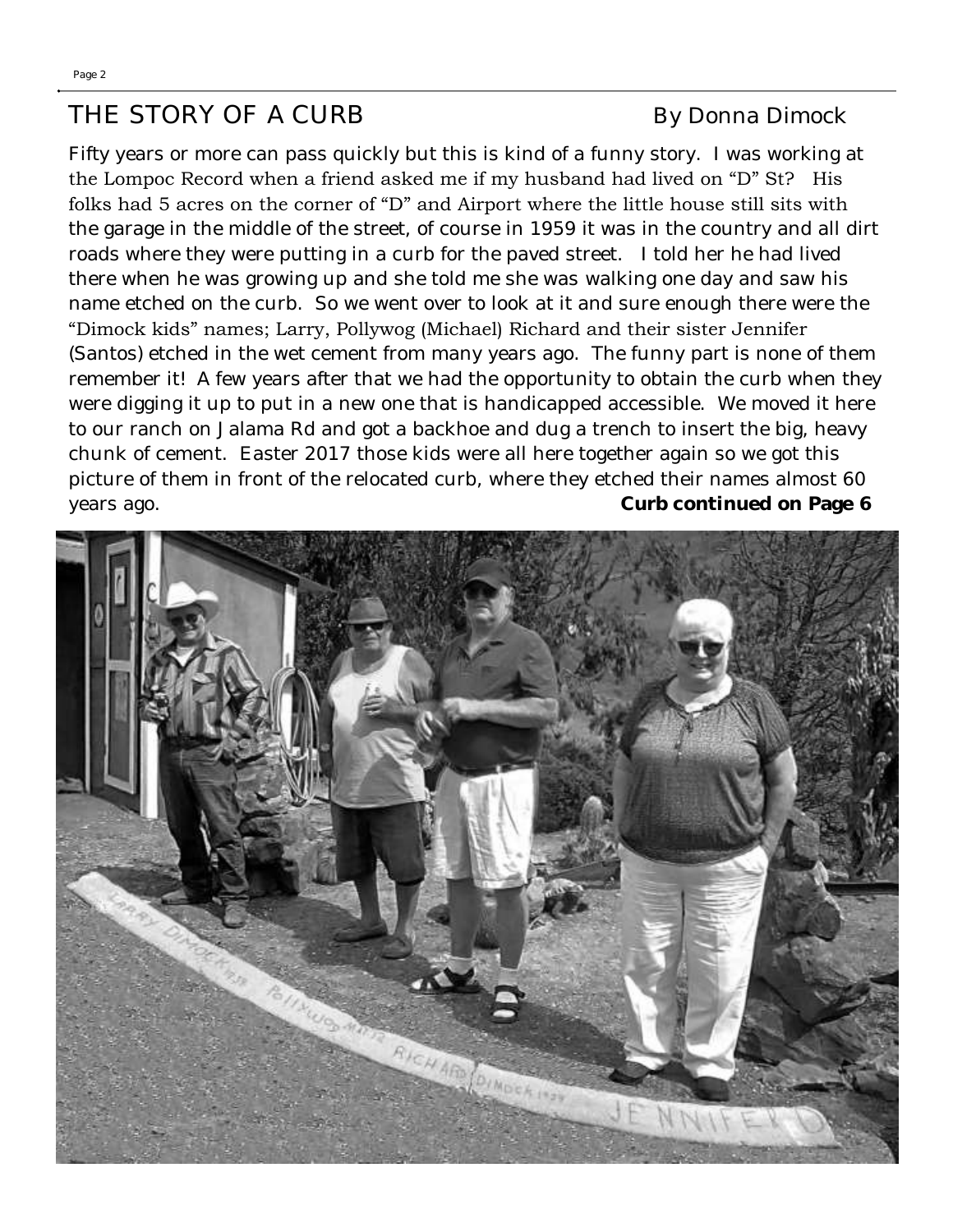## **N o. 131 List of Oldest Living Lompoc High School Graduates**

*Updated from last year's list. Researched by Myra Manfrina*

Class of **1933**, Luella Ray is the only survivor of that Class. Luella is in Santa Maria Merrill Gardens and is Mrs. Preston Shell Luella is the oldest living graduate of Lompoc High.

Then Lucy Pensa, of the **1934** Class is the only survivor and 2nd oldest graduate. Lucy married Mario Raffetto, and is doing quite well in Idaho at age 102, and is near her daughter Connie Cook.



*Lucy Pensa*



*Mary Silva*

*In the foreground the Civic Auditorium currently located at the 200 block of South "L", built in 1932 with the old High School in the background.* **BAS** 

**1937** - I find one-Mary Silva, who married Pete Cabral, Mary is the oldest graduate living in Lompoc. And lives



*Wilson Burrill* 



Margaret Canfield Margaret married Lloyd Kalin, Class of 1932. She is in her Buellton home.

In **1935** Class,



*Margaret Canfield* 

with son Alvin Cabral. researched well -- but **1938** - I haven't Dorothy Briggs, in Hawaii, Wilson Burrill in Washington State and Geraldine Lewellyn in Lompoc, are doing okay.



*Geraldine Lewellyn* 

In class of **1939**, Velma Kolding in Patterson and Myra Huyck, in Lompoc, both age 96, are ok.

If anyone knows of others in these classes who I've missed, please let us know -- mm21@impulse.net



*Senta Tognetti* 

**1936** - Senta Tognetti survives. She is in Santa Barbara; her husband was James Foulon.



*Dorothy Briggs*



*Myra Huyck*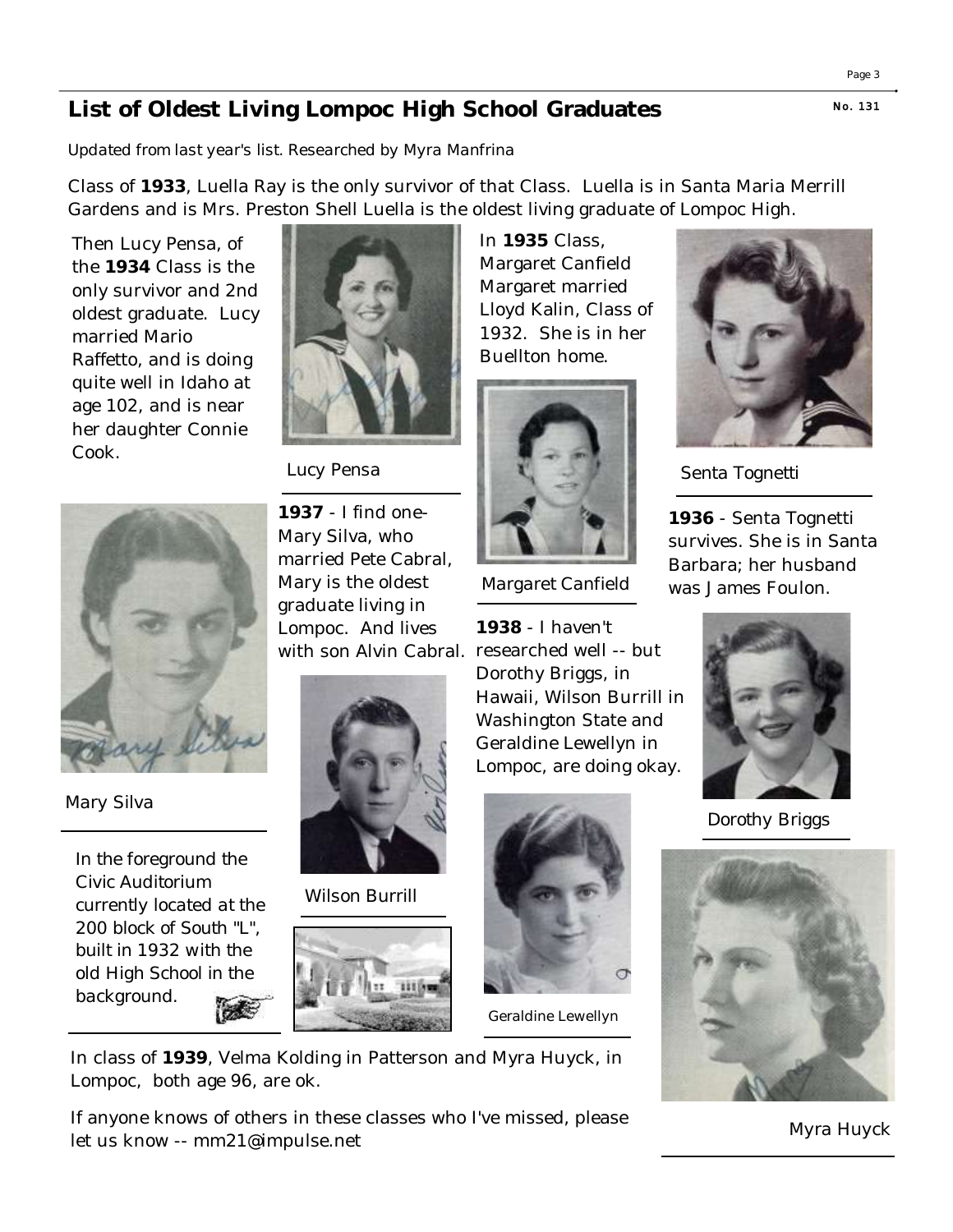#### **Photos and article by Sherrie Chavez**



### **History in a Bottle**

No, we aren't talking about an old note from the 1800's in a bottle that washed ashore because that would be truly amazing! We are

talking about wine produced from some very old vines presented in a bottle that does look like a perfect vessel for a floating message.

The Historical Society received an invitation from Deborah Hall, maker of Gypsy Canyon Wines for a tasting and tour of her ancient Mission Grape vineyard known as

"Marcelina's Vineyard", named after the first known female winemaker in Santa Barbara County. It has an estimated planting date of 1887, perhaps planted from cuttings of the Mission Padres of long ago. This vineyard is located up Gypsy Canyon off of Hwy 246 in

the Santa Rita Hills not far from La Purisima Mission. Deborah and her husband purchased the 130 acre property in 1994 with intentions of planting Pinot Noir vineyards and to sell the fruit and finish raising their children in the countryside. Unfortunately her husband passed away shortly after they purchased the property. She was now on this endeavor on her own!

While clearing a hillside they discovered three acres of hidden vines in the brush. They were originally thought to be Zinfandel grapes as such; later DNA testing revealed that they were Mission Grapes, not the most desirable for making wine in Pinot Noir country. Nobody wanted to purchase them.



*^ 100 year old gnarled Mission grape vine*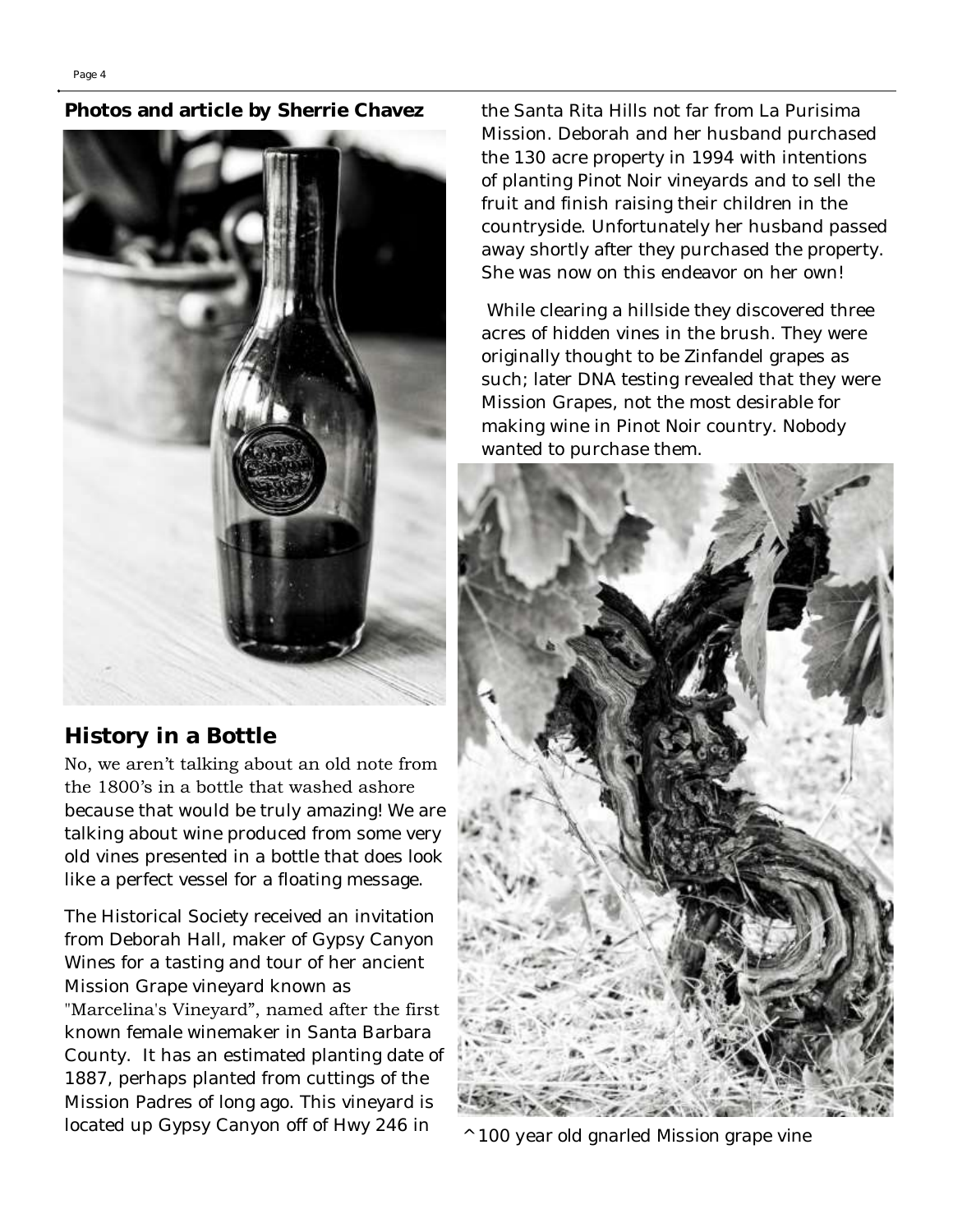Inspired by her love of history Deborah delved into the Padres wine making notes at the Santa Barbara Mission archive library and decided to produce their favorite wine "Angelica", a fortified dessert wine that is golden orange in the glass and a beautiful treat to the palate. Deborah hand crafts this wine in the same style as the Padres and makes less than one barrel per year. Her "Angelica" is bottled in a beautiful handblown glass bottle that truly compliments the history of the wine.



*Pictured on the left is Alvin Cabrel (in plaid) with Jan Webb next to him. Steve Junak (with the mustache) sitting on the couch with Karen Paaske and Sandy Sanders then on the right is Deborah Hall.*

First we visited with Deborah in her beautifully restored Craftsman style home and tasted through her lovely wines. We then took a walk down a quiet dirt road and up the hill to this very special vineyard overlooking the neighboring bean fields and her other vineyards of Pinot Noir and Chardonnay, as well as a newer Mission Grape vineyard that was planted from cuttings from the ancient vines. We walked the three acres together as she shared her stories of how the vines have been revived and what it looked like upon their discovery and how she by happenstance became a wine maker. She has even left a few vines as is, covered in brush. Perhaps paying homage to what was left dormant for over 100 years. As you can see in the photograph the gnarled vines definitely shows the age!

As we returned and said our goodbyes and thank you, Deborah presented each of us with a bottle of her "Angelica". A small piece of history in a bottle that is truly special!

We would like to express our gratitude to Deborah for the generosity of her time and sharing her wine and her passion for the history of its origins.

**From the Lompoc Record 8-9-73**

An 'I LIKE LOMPOC' button was none the worse the wear despite a 476,000 miles round trip to the moon on Apollo 16. The lucky button was in the hands of the Lompoc City Council today thanks to the generosity of Astronaut John W. Young, right, who put the button in his pocket two years



July 18, 1973

ago during a visit to Lompoc Flower Festival. The Button was pinned to Young's letter of explanation.

Letter's content

City of Lompoc Mayor and Councilmen City Hall 119 West Walnut Avenue Lompoc, CA 93436

Dear Gentlemen,

Enclosed is the "I Like Lompoc" button which flew to the moon on Apollo 16. I was hoping to have the opportunity to present it to the city in person, but it doesn't seem likely that that opportunity will be forthcoming.

I very much enjoyed being at your Flower Festival two years ago and wish you a successful event this year.

Very truly yours,

John W. Young Captain, USN NASA Astronaut



**John W. Young enjoyed the Longest Career**  of any astronaut, becoming the first person to make six space flights over the course of 42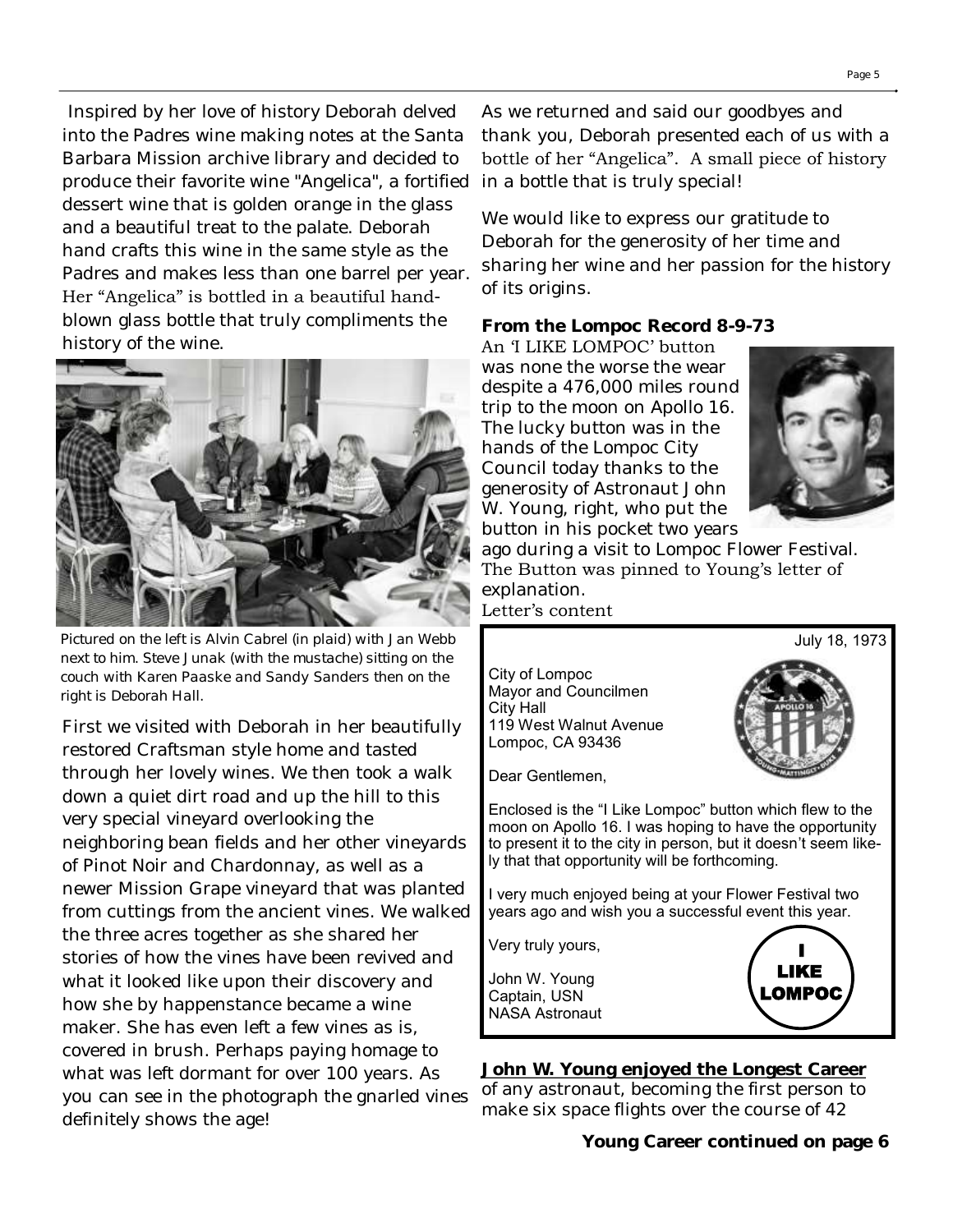#### **GOOD FOR 5 CENTS TOKENS COULD BE GOOD FOR 5 BUCKS MAYBE EVEN 10 . . .**

**Hi, Bill Sudbrink here.** I'm the guy referenced in the Spring 2016 "The Legacy" concerning treasures in your junk drawer. Since the article a number of folks have brought in their accumulation of coins and there have been a number of interesting pieces. However, only two people brought in Lompoc "good for tokens", one family donated their pieces to the Society, but the other person was not interested in donating theirs. Bottom line, the society has not been very successful in obtaining more examples of Lompoc "good for tokens" for it's collection.

Consequently, I've obtained permission from the Society to purchase needed examples. The price range for the tokens not already in the Society's collection would probably be in between \$5 and \$20 each, depending on the specific example and it's condition; i.e. like new, badly worn, bent, etc.

If you have any Lompoc "good for tokens" that you are interested in donating or selling to the Society, email the token's details to our President, Karen Paaske, at kpaaske@verizon.net and/or me at vze2br4w@verizon.net, or call me at 201-370-1491. Be sure to include a telephone number where we can reach you. Thanks for your consideration and have a great LOMPOC day.

#### **Young Career continued from page 5**

years of active [NASA](https://en.wikipedia.org/wiki/NASA) service, and is the only person to have piloted, and been commander of, four different classes of spacecraft including [Gemini,](https://en.wikipedia.org/wiki/Project_Gemini) the [Apollo Command and](https://en.wikipedia.org/wiki/Apollo_Command/Service_Module)  [Service Module,](https://en.wikipedia.org/wiki/Apollo_Command/Service_Module) the [Apollo Lunar Module,](https://en.wikipedia.org/wiki/Apollo_Lunar_Module) as well as the [Space Shuttle.](https://en.wikipedia.org/wiki/Space_Shuttle) He drove the [Lunar](https://en.wikipedia.org/wiki/Lunar_Roving_Vehicle)  [Roving Vehicle](https://en.wikipedia.org/wiki/Lunar_Roving_Vehicle) on the [Moon'](https://en.wikipedia.org/wiki/Moon)s surface and is one of only three people to have [flown to the](https://en.wikipedia.org/wiki/List_of_Apollo_astronauts)  [Moon](https://en.wikipedia.org/wiki/List_of_Apollo_astronauts) twice. He also commanded two Shuttle flights. Young retired from NASA in 2004.

**Curb continued from Page 2** 

On "D" St their house was very close to the airport; which is where the shopping center and Lompoc High is located between Pine and College. There was a blimp base located there in the mid 40's and Larry has fun memories of the blimp flying low over their house and throwing out candy to their driveway.

**May, June & July 2017 Memorials & Membership** Welcoming New Members **Charles E. Blair Alvin Cabral Eva Hamon Elizabeth Lewis Heather Beadford Margaret Courtney Lynn Pedersen & Ricard Lindekens Family**

Total Number of Members: 428

**Bruce Fall Eugene Huseman Lyla Sechrest** Recently passed away

Memorial Contribution in Honor of **Eugene Huseman**

#### **From the Treasurer's Desk….**

 **Jeannette Wynne**

Summertime is here! With that comes membership renewals for those on an annual renewal basis. If you are a Life member, move on to the next paragraph. For those of you who pay your dues on a yearly basis, read on. As a reminder, LVHS is NOT run on a "calendar year" but a "fiscal year." Our "fiscal" year runs from September 1 of this year to August 31st of the following year (2018 coming up). Some of you continue to pay dues in December or January of the current year, but that is not our fiscal year. When I send out renewals this month of August, your annual dues are DUE SEPTEMBER 1st of THIS YEAR. I will be most appreciative if you send your dues in to LVHS, P.O. Box 88, Lompoc, CA 93438 in a timely manner. We count on your annual/fiscal year dues to keep our bills paid current. By the way, if you don't receive a dues notice it means you are either a LIFE member or you are paid ahead and can skip this year. Anytime you want to pay for 2 years at a time is fine with us. We keep a record

**Treasurer continued on Page 7**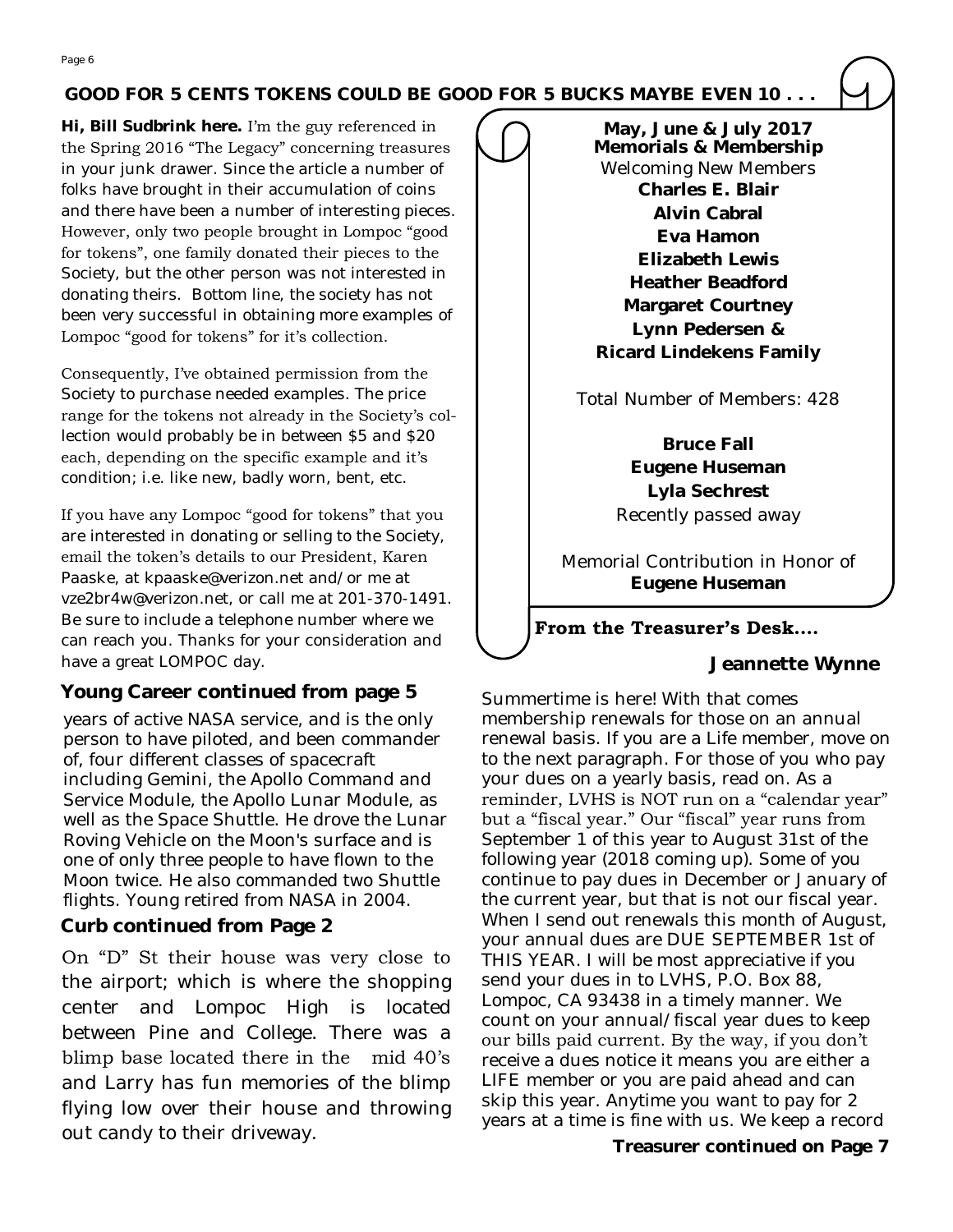# **Karen's Chronicles**

**Hope everyone has had a terrific summer!**

Many classes are anticipating Reunion weekend during Labor Day. The class of 1947 will be celebrating their 70th graduation! Large groups from other classes are expected to attend. Our most special celebration is for the class of 1967, their 50th! The Lompoc High Alumni will induct 3 graduates into the Hall of Fame. Anyone is welcome to attend the dinner at the Elk's Sep. 1 or the BBQ at Ryon Park Sunday, the 3rd. A special Open House at the Historical Society will take place Saturday, September 2 from 10am to1pm. Myra Manfrina will be in the reference room.

Harvey, Jesse, Brian and Dan worked tirelessly on the yard remodel. New wide sidewalks are installed and look terrific. Soon new trees and plants will be in place, along with a couple of benches. The roses look terrific thanks to Dr. Blake Jamison and Jo Hoag. Dr. Jamison has contributed several new roses to replace those that didn't survive the transplant away from the house.

Hope you saw Joe Avila and Dan Dutra in the Model T racing roadster in the Flower Festival Parade. Brian Donelson & Joe displayed it at the Old Town Market July 1.



The Hi sign was removed in April thanks to John and Chad Valla and Dustin DeVaux. Sunbelt Rentals donated use of a high-level fork lift to hold the sign while demolition occurred. The sign resides at the historical society during restoration. A GOFUNDME page along with check donations

has raised \$3683.00 toward restoration with lights, new metal areas, new pipes inside. Jerome White, a local architect is currently working with a structural engineer so it will be correctly installed at American Host Restaurant. To contribute, mail a check to Lompoc Valley Historical Society PO Box 88



**Treasurer continued from Page 6**

of how long your dues are covered AND we can save a little on renewal postage.  $\bigodot$ Thank you so much!

this year.

Next up is the annual Class Reunion dinner at the Elks Lodge on September 1st. Those reservations are due soon, so keep them coming. A reservation form can be found elsewhere in this publication. They MUST arrive at least 10 days before the event to assure you a place at the table. Also, make note on that form how many are coming to the picnic at Ryon Park on Sunday Sept.3rd. You will pay for the BBQ at the event, but our cooks need to know how many to prepare for. If you have any questions or want info about reservations for the Elks dinner, please contact the Reference Room at the Spanne House OR by calling (805) 735-4626. You can leave a message and someone will return your call. In closing, I'd like to ask if there is someone in our membership that would be willing to take over the position of Treasurer. I've been doing it for about 16 years now and I would really like the extra time to work on some of my own family history projects that seem to take a backseat to everything else. I also acquired a 2 day-a-week job a few years ago that takes up more time. I am supposed to be "retired." So, if you're interested or I can twist your arm a little, can we meet and chat about the possibility? Give me (Jeannette) a call at 737-1170. Thank you!